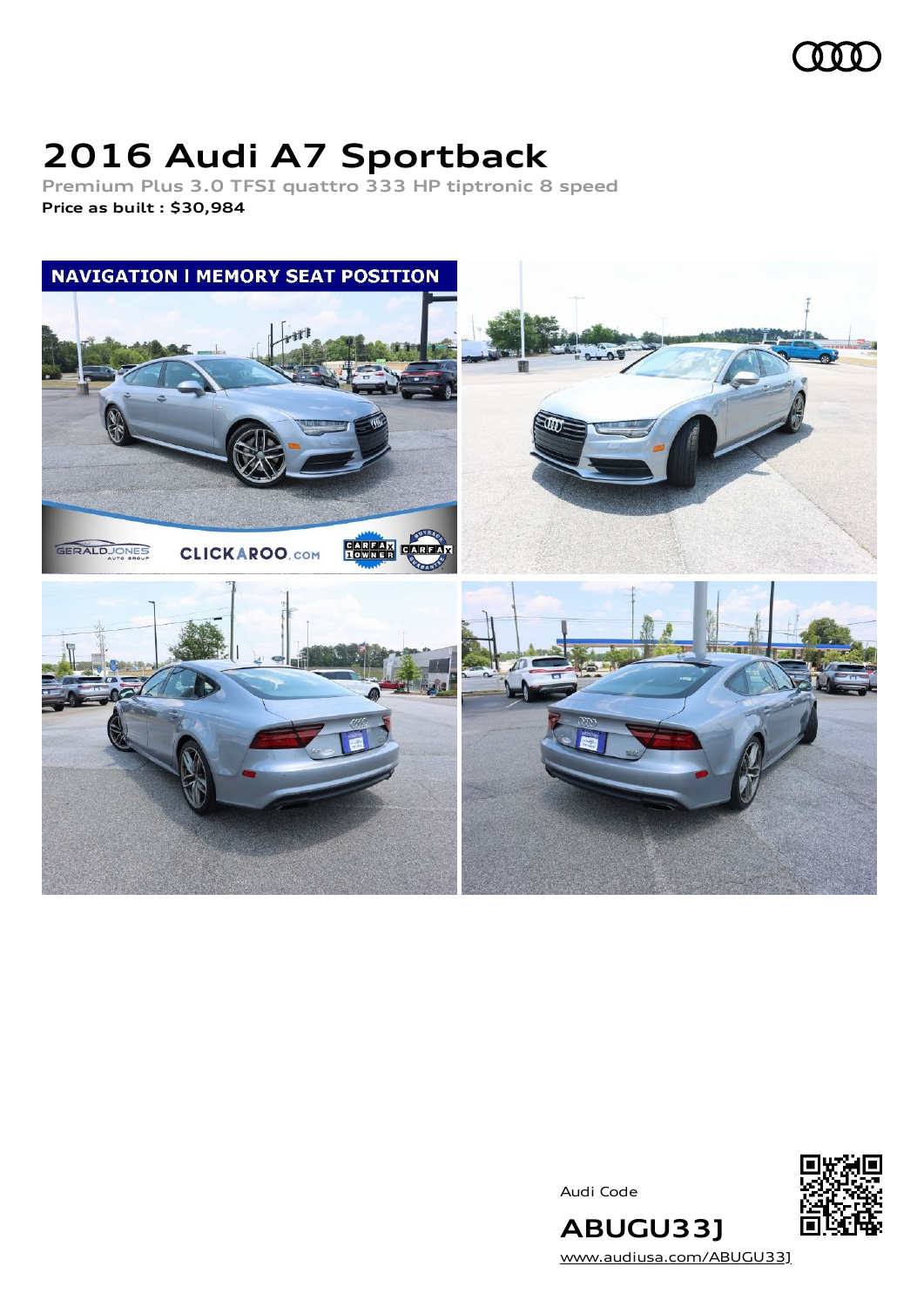# **Summary**

### **Audi 2016 Audi A7 Sportback**

Premium Plus 3.0 TFSI quattro 333 HP tiptronic 8 speed

**Price as buil[t](#page-11-0)** \$30,984

### **Exterior colour**

Tornado Gray metallic

### **Interior colour**

| Seats     | black        |
|-----------|--------------|
| Dashboard | black        |
| Carpet    | black        |
| Headliner | lunar silver |

### **Technical Specifications**

| Engine type                  | Six-cylinder                                  |
|------------------------------|-----------------------------------------------|
| stroke                       | Displacement/Bore and 2,995/84.5 x 89.0 cc/mm |
| Max. output                  | 245 (333)/5300-6500 HP                        |
| Torque                       | 325 @ 2,900 - 5,300 lb-ft@rpm                 |
| Top track speed              | 130 mph mph                                   |
| Acceleration (0 - 60<br>mph) | 5.2 sec. seconds                              |
| Recommended fuel             | Premium                                       |

# **NAVIGATION I MEMORY SEAT POSITION CARFAN**

GERALDJONES **CLICKAROO.com** 

### **Further Information**

| Type of vehicle | Used car     |
|-----------------|--------------|
| Mileage         | 98,363 miles |
|                 | No           |
| Warranty        |              |

### **Audi Code** ABUGU33J

**Your configuration on www.audiusa.com** [www.audiusa.com/ABUGU33J](https://www.audiusa.com/ABUGU33J)

**Commission number** 9ce48f7c0a0e09b05160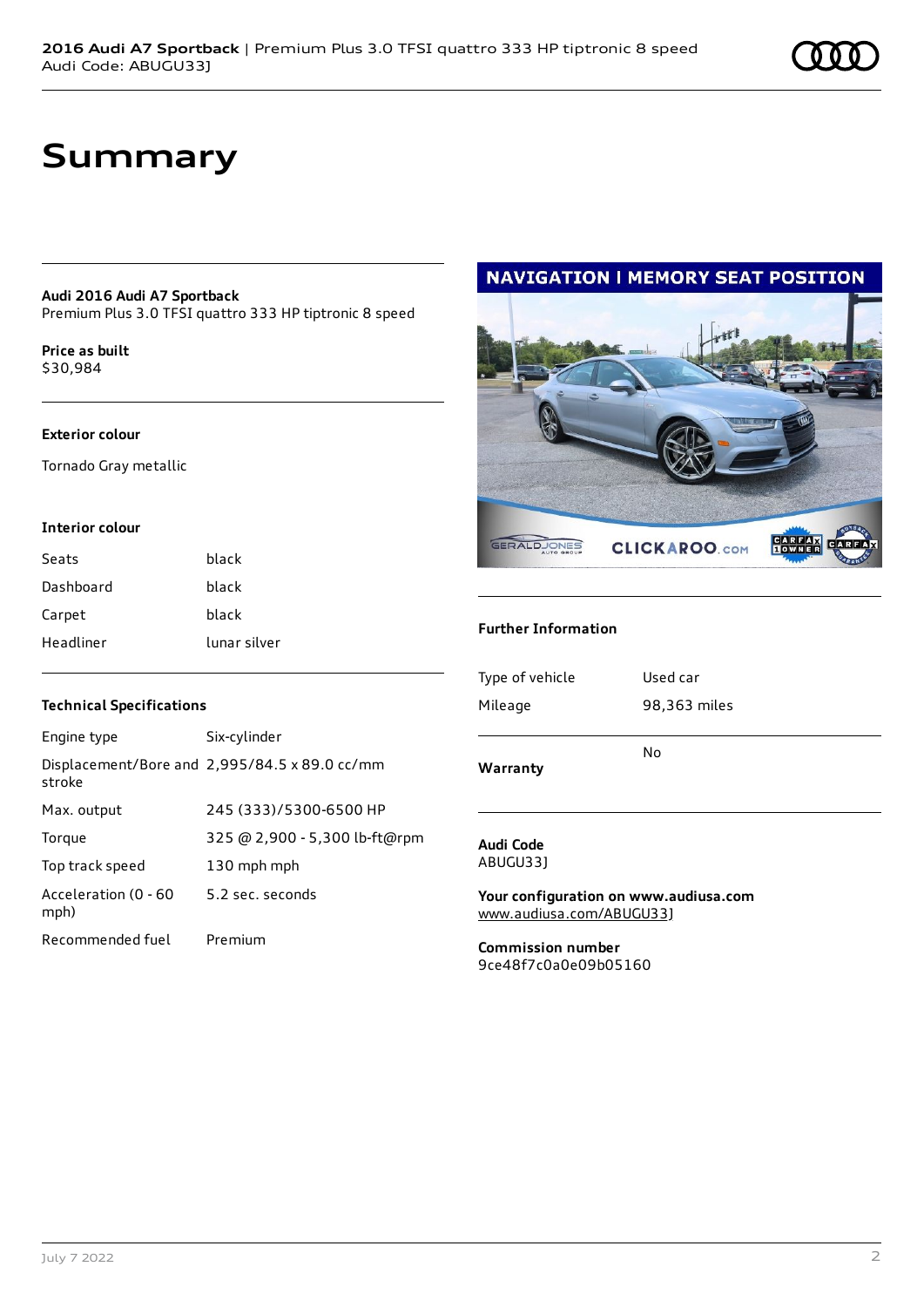# **Equipment**

Tornado Gray metallic

20" Black optic package

Sport suspension

20" 265/35 all-season tires

Gloss Black Singleframe® grille

20" 5-double-spoke design wheels (Titanium finish) with 265/35 all-season tires

Cold Weather package

Black cloth headliner

Three-spoke heated multifunction steering wheel with shift paddles

Heated rear seats











**(1/2)**

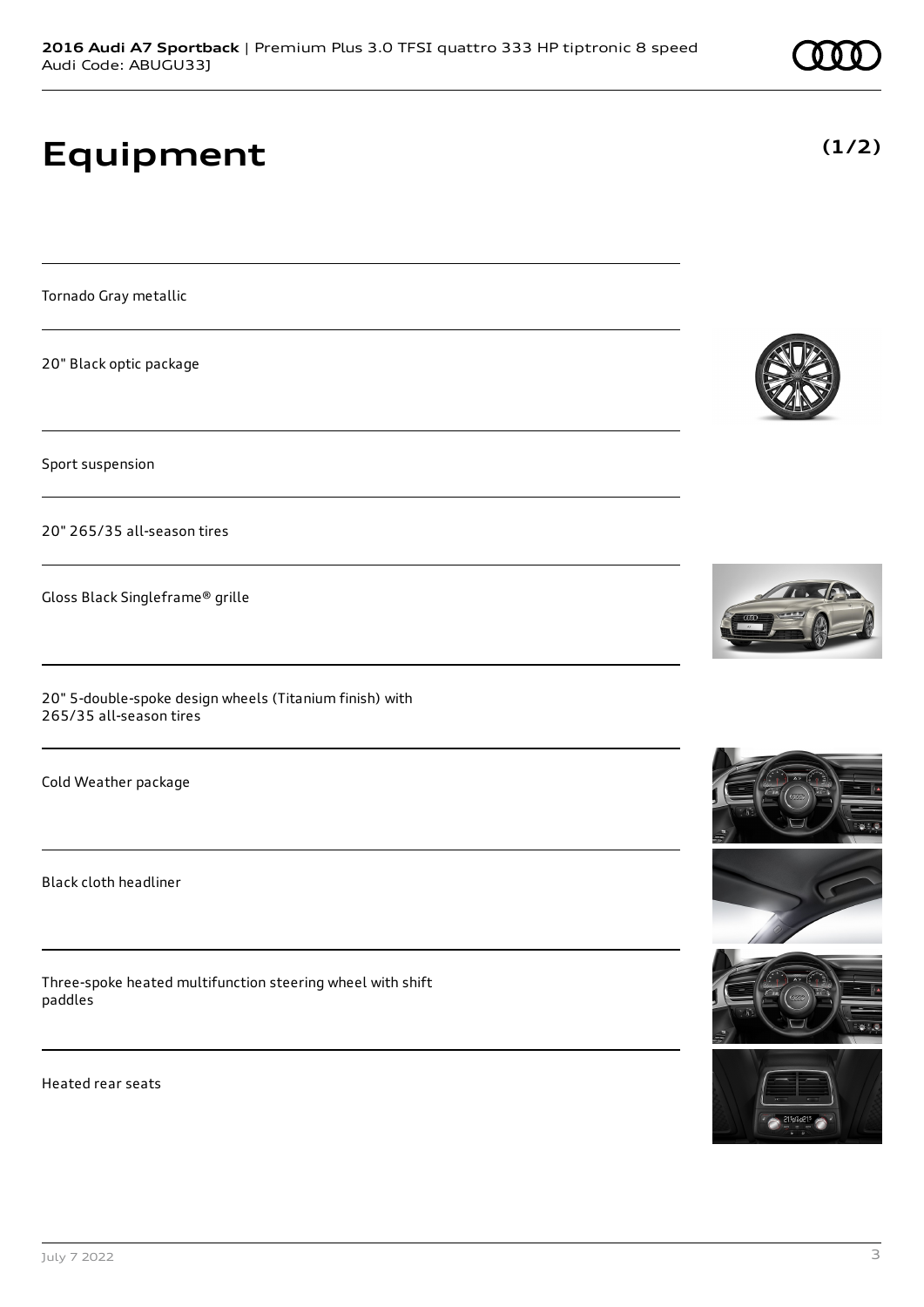# **Equipment**

BOSE Surround Sound System



**(2/2)**

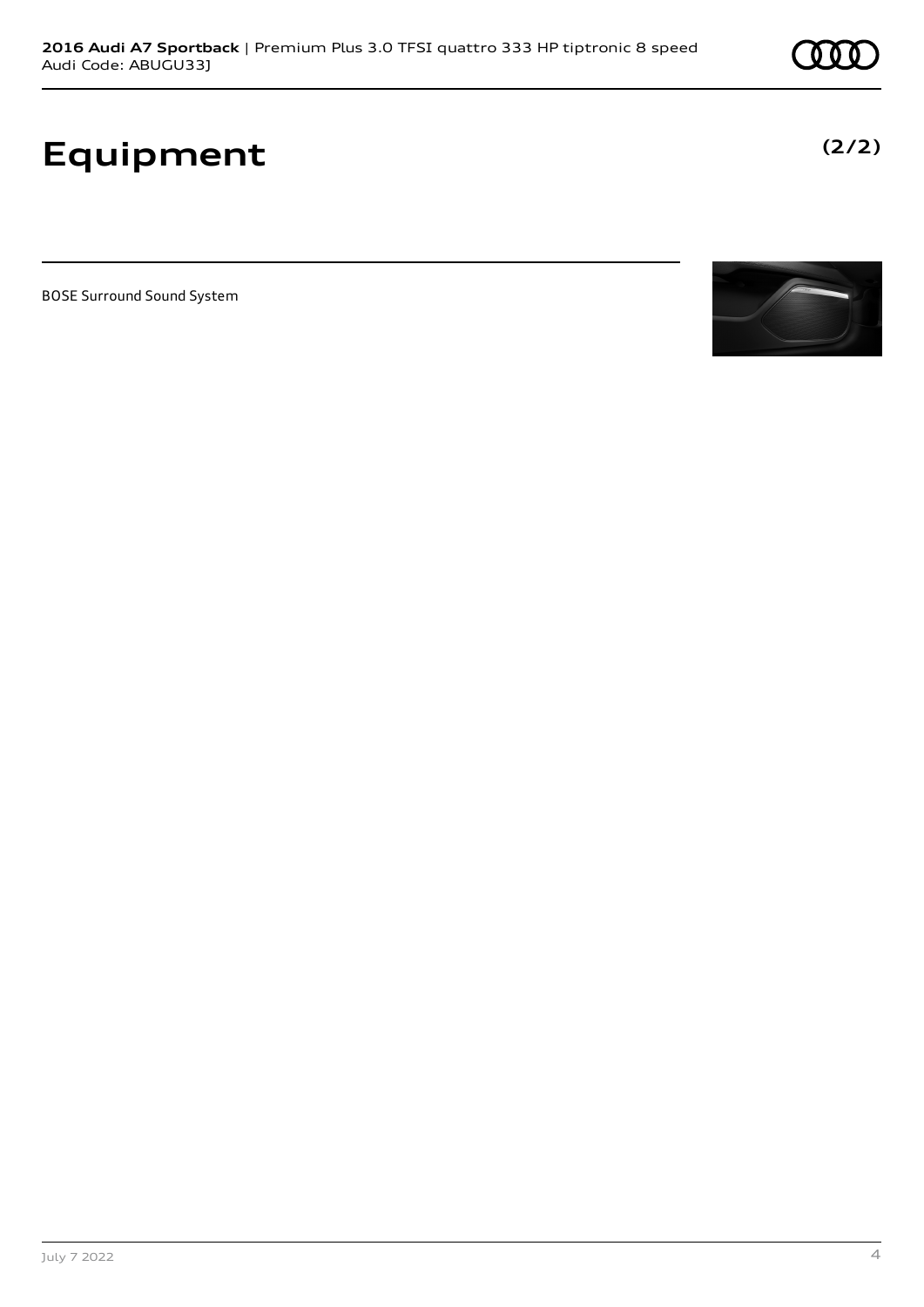# **Standard features**

### **Safety and Security**

| 4UH | Driver and front-passenger advanced airbags<br>and knee airbags                   |
|-----|-----------------------------------------------------------------------------------|
| 1AS | Electronic stabilisation program ESP                                              |
| UH1 | Electromechanical parking brake                                                   |
| 8T1 | Cruise control with coast, resume and<br>accelerate features                      |
| VC2 | Garage door opener (HomeLink®)                                                    |
| 6Y2 | Top speed electronically limited to 155 mph                                       |
| QZ7 | Electromechanical power steering                                                  |
| 7K6 | Tire-pressure monitoring system                                                   |
| 4X3 | Head/thorax side airbags                                                          |
| 413 | Audi advanced key - keyless start, stop and<br>entry                              |
| 3B7 | ISOFIX child seat mounting and Top Tether<br>anchorage point for outer rear seats |
|     |                                                                                   |

### **Exterior**

| 0P <sub>0</sub> | Dual exhaust outlets                                                               |
|-----------------|------------------------------------------------------------------------------------|
| 6XL             | Power-folding, power-adjustable, auto-<br>dimming, heated side mirrors with memory |
| <b>1S1</b>      | Tool kit and car jack                                                              |
| 512             | Adaptive rear spoiler                                                              |
| 8IT             | Full LED headlights                                                                |
| 8Q3             | Automatic headlight leveling                                                       |
| 8SL             | LED taillights                                                                     |
| VW <sub>5</sub> | Acoustic glass                                                                     |

# **Interior**

| QE1             | Storage nets in backs of front seats                                          |
|-----------------|-------------------------------------------------------------------------------|
| 3FE             | Electric slide/tilt sunroof with sun<br>screen/sunblind                       |
| 9AQ             | Three-zone automatic climate control                                          |
| 4L6             | Auto-dimming interior rear view mirror                                        |
| QQ1             | Illumination for interior door handles, air<br>vent controls, front footwells |
| 2C7             | Steering wheel with electric tilt and axial<br>adjustment                     |
|                 |                                                                               |
| 6F3             | Front center armrest                                                          |
| 7F <sub>9</sub> | Leather gearshift knob                                                        |
| 4F9             | Power trunk open/close and hands-free<br>release                              |
| 3N)             | Five-seat configuration                                                       |
| 7HA             | Cloth interior on doors                                                       |
| N1F             | Leather seating surfaces                                                      |

### **Infotainment and Driver Assistance**

| MMI touch <sup>®</sup>                             |
|----------------------------------------------------|
| Audi parking system with rear view camera          |
| Audi pre sense <sup>®</sup> rear                   |
| Rear view camera                                   |
| Color driver information system                    |
| MMI <sup>®</sup> navigation plus with Audi connect |
| MMI® radio                                         |
| Audi side assist                                   |
| SiriusXM® Satellite Radio                          |
|                                                    |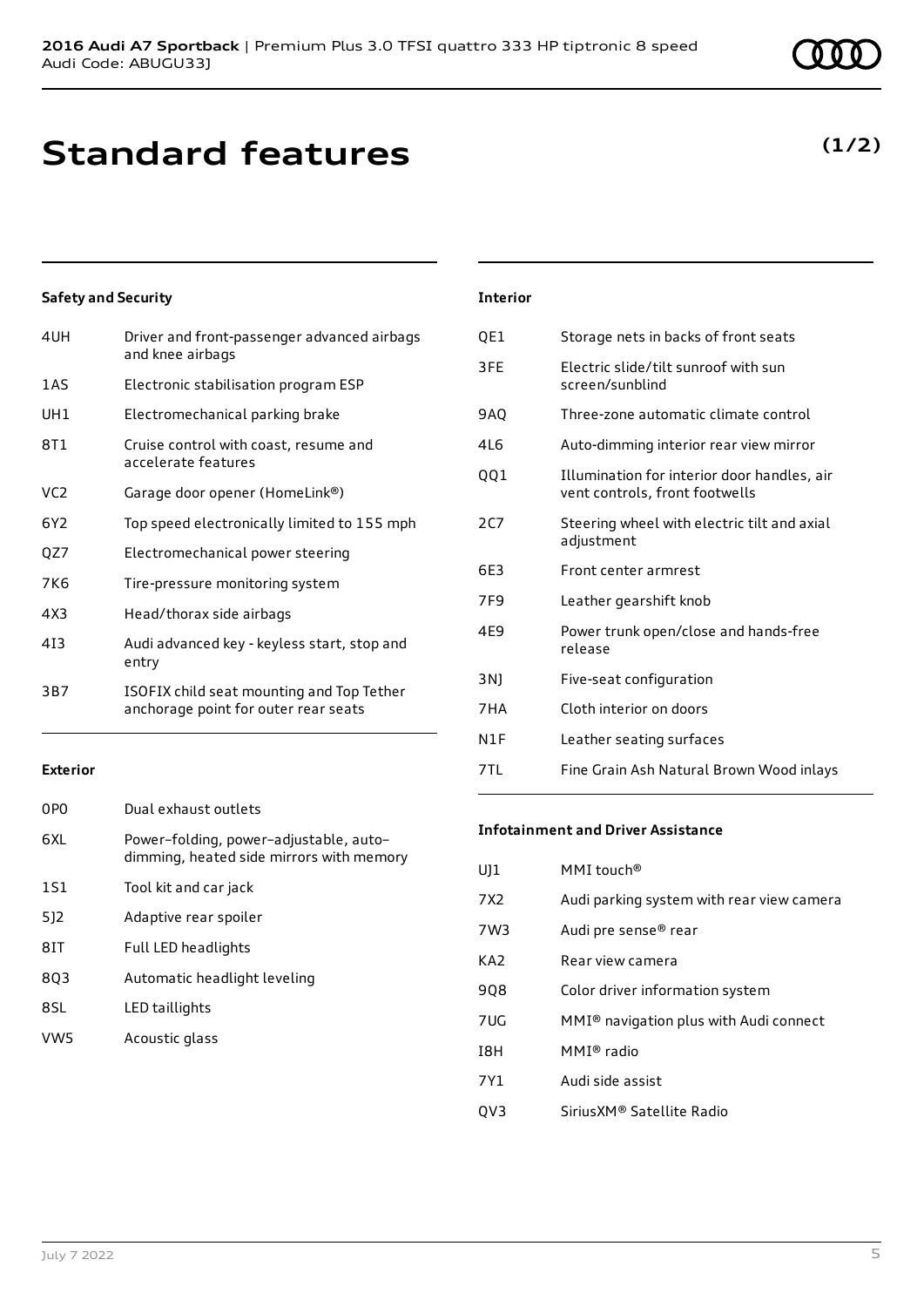# **Standard features**

**Infotainment and Driver Assistance**

9ZK Audi connect

July 7 2022 6

**(2/2)**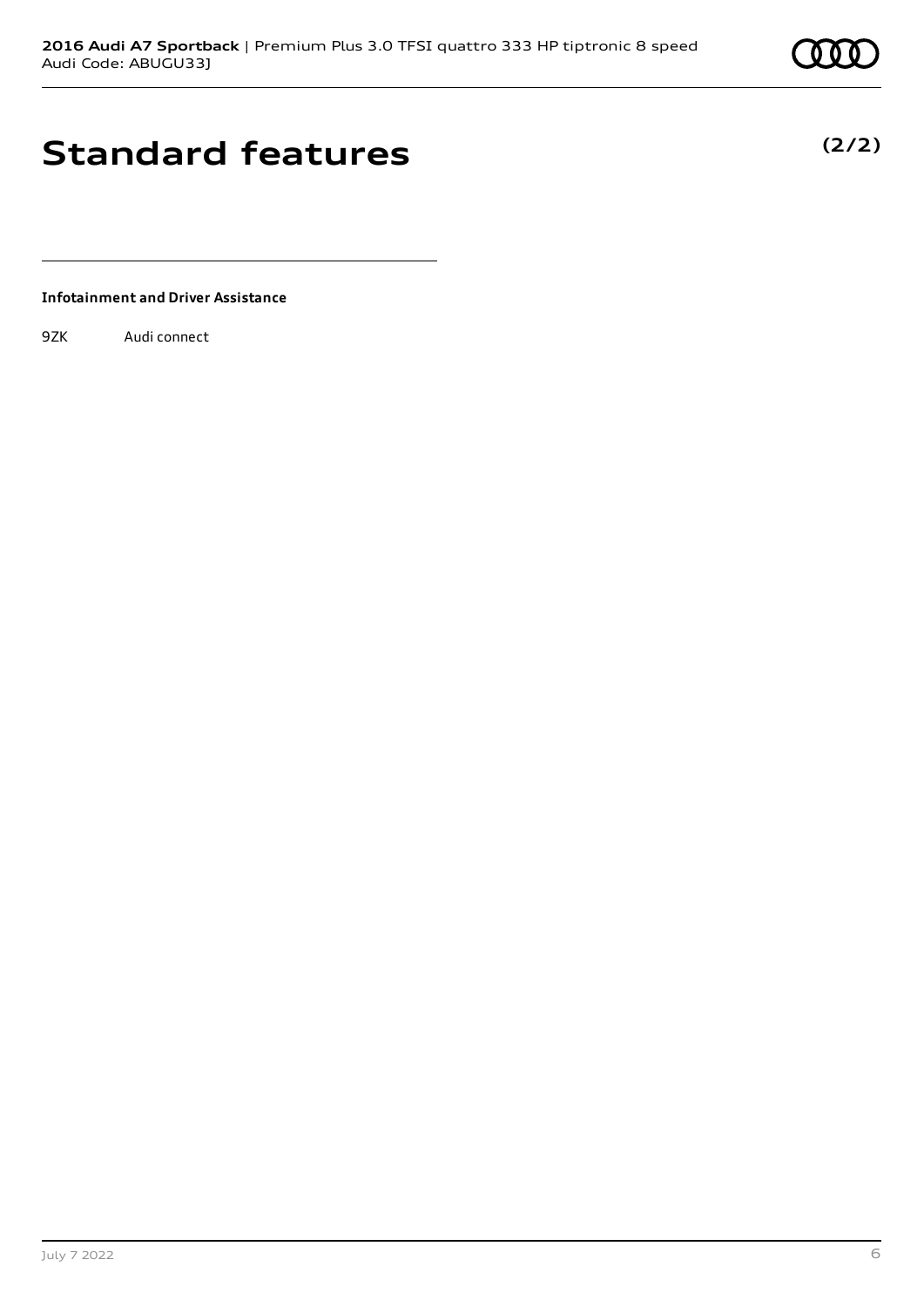# **Dealer remarks**

CLEAN CARFAX, CARFAX CERTIFIED, ONE OWNER, BACKUP CAMERA, BLUETOOTH,HANDS FREE,BLUETOOTH,SYNC, HEATED SEATS, KEYLESS ENTRY, LEATHER SEATS, NAVIGATION/GPS/NAV, SUNROOF/MOONROOF, ABS brakes, Alloy wheels, Compass, DVD-Audio, Electronic Stability Control, Front dual zone A/C, Heated door mirrors, Heated Front Bucket Seats, Heated front seats, Illuminated entry, Low tire pressure warning, Power Liftgate, Power moonroof, Rear dual zone A/C, Remote keyless entry, Speed control, Traction control.

Reviews:

\* Quicker than most; the gasoline-fed V6 model hits 60 mph in just 4.8 seconds, while the diesel is just 1 second slower; top-notch tech ranges from an in-car WiFi hotspot to a full set of driver safety aids; hatchback offers more flexible cargo space than regular sedan's trunk. Source: Edmunds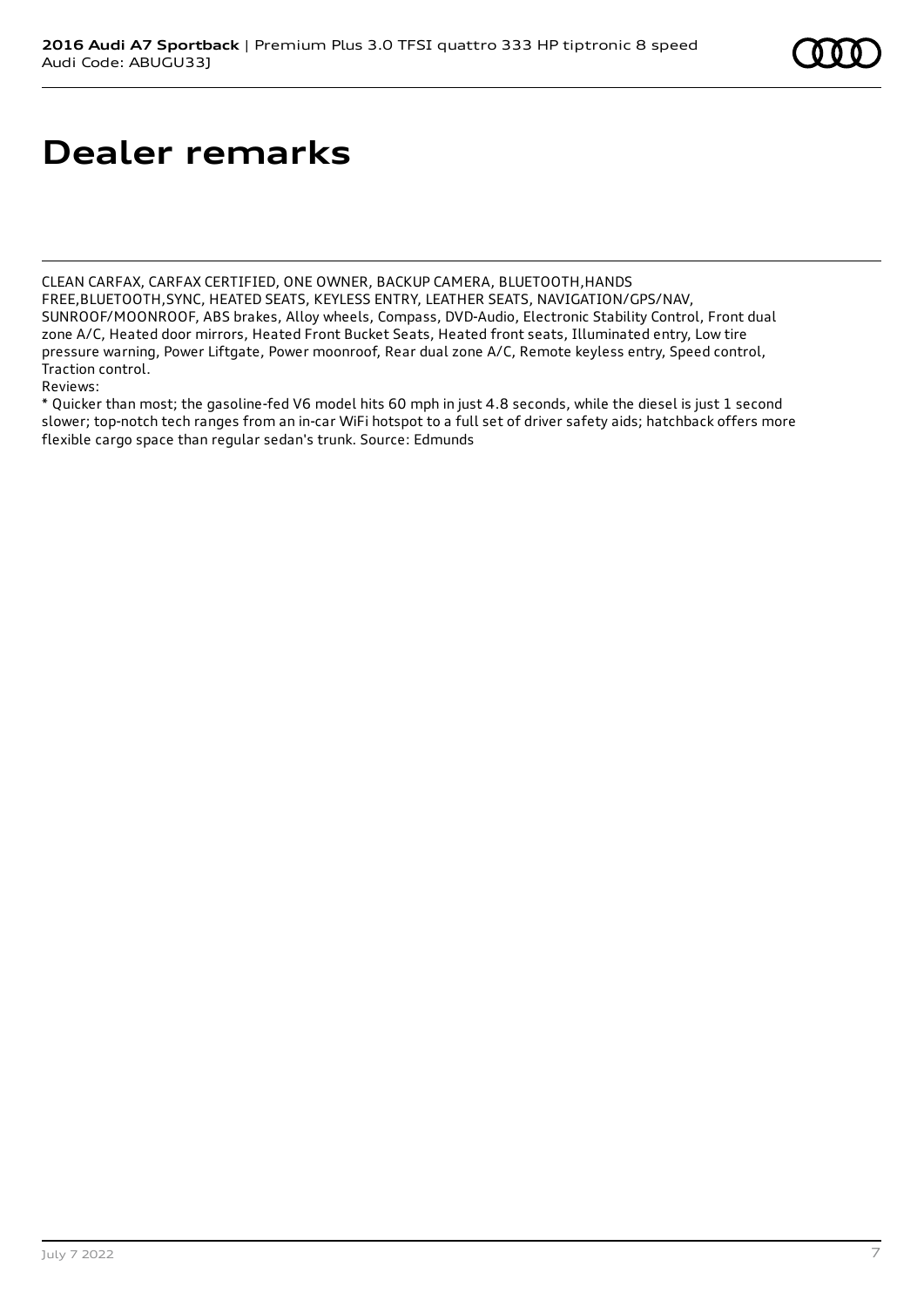# **Technical Specifications**

### Engine type Six-cylinder

**Engineering | Performance**

| 5.2 sec. seconds                              |
|-----------------------------------------------|
| 245 (333)/5300-6500 HP                        |
| Aluminum-alloy                                |
| Induction/fuel injection Supercharged/TFSI®   |
| Aluminum-alloy                                |
| 333 @ 5,300 - 6,500 @ rpm                     |
| Displacement/Bore and 2,995/84.5 x 89.0 cc/mm |
| 130 mph mph                                   |
| 325 @ 2,900 - 5,300 lb-ft@rpm                 |
| 24-valve DOHC with variable valve<br>timing   |
|                                               |

### **Transmission | Drivetrain**

| Gear ratios: 8th         | 0.667                                                                                                      |
|--------------------------|------------------------------------------------------------------------------------------------------------|
| Gear ratios: 6th         | 1.000                                                                                                      |
| Gear ratios: 7th         | 0.839                                                                                                      |
| Gear ratios: Reverse     | 3.317                                                                                                      |
| Gear ratios: Final Drive | 2.848                                                                                                      |
| Gear ratios: 4th         | 1.667                                                                                                      |
|                          |                                                                                                            |
| Transmission             | Eight-speed Tiptronic <sup>®</sup> automatic<br>transmission with quattro <sup>®</sup> all-<br>wheel drive |
| Gear ratios: 5th         | 1.285                                                                                                      |
| Gear ratios: 2nd         | 3.143                                                                                                      |
| Gear ratios: 3rd         | 2.106                                                                                                      |

## **Steering** Steering type Electromechanical power steering system Turning diameter, curb-39.0 ft to-curb Steering ratio 15.9:1 **Suspension** Front axle Five-link front suspension Rear axle Trapezoidal-link rear suspension **Brakes** Front brakes 14.0 (ventilated disc) in Rear brakes 13.0 (ventilated disc) in **Body** Material ultra® lightweight technology – aluminum exterior body panels and a steel chassis **Warranty | Maintenance** Warranty 4-year/50,000-mile new vehicle limited warranty Maintenance 12-month/5,000-mile (whichever occurs first) NO CHARGE first scheduled maintenance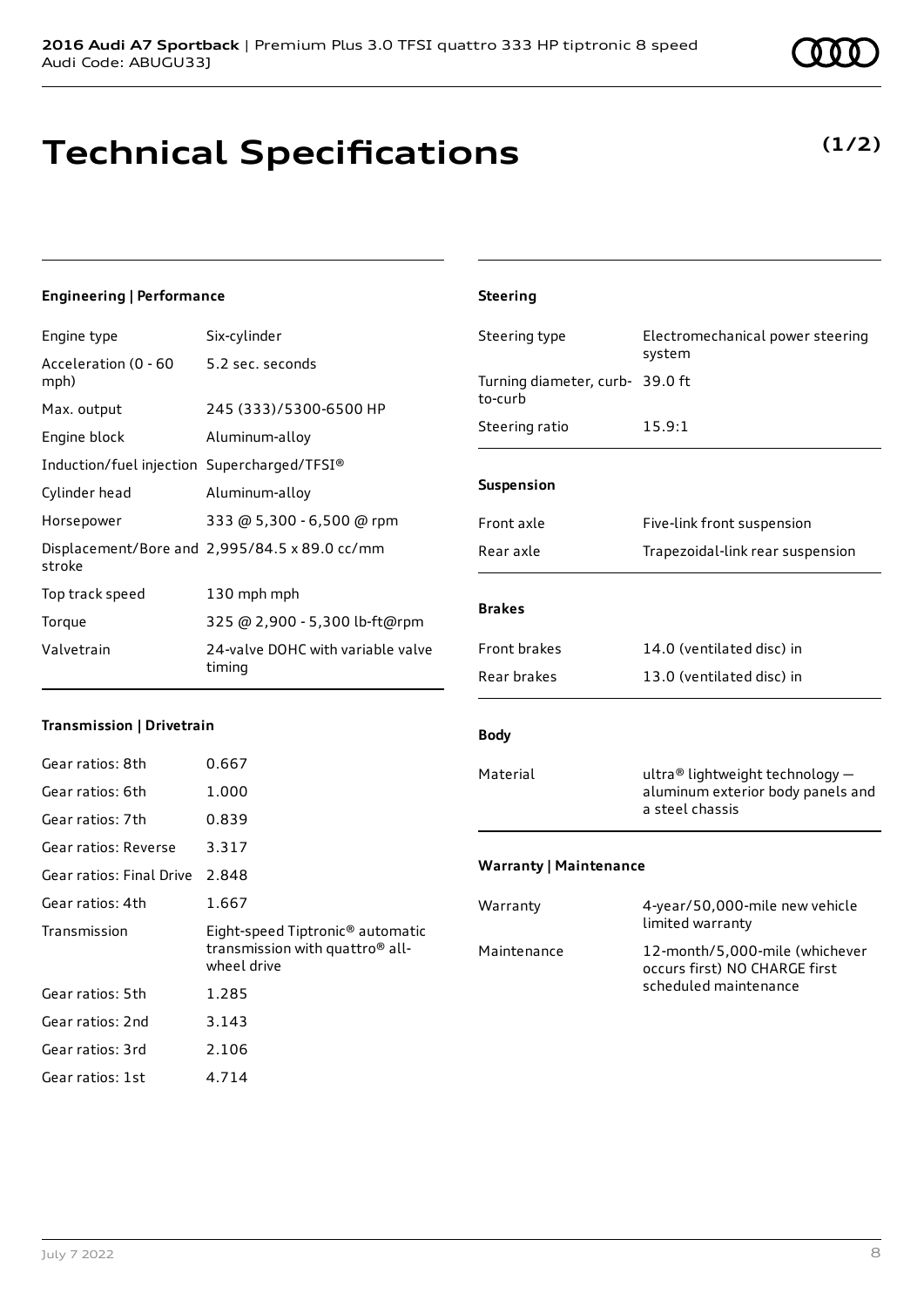# **Technical Specifications**

### **Exterior Measurements**

| Height                        | 55.9 in   |
|-------------------------------|-----------|
| Length                        | 196.2 in  |
| Wheelbase                     | 114.7 in  |
| Drag coefficient              | $0.28$ Cw |
| Overall width with<br>mirrors | 84.2 in   |
| Track rear                    | 64.4 in   |
| Track front                   | 64.7 in   |
| Curb weight                   | 4,288 lb  |

### **Interior measurements**

| Seating capacity                          | 5                 |
|-------------------------------------------|-------------------|
| Shoulder room, rear                       | 55.9 in           |
| Leg room, rear                            | 37.0 in           |
| Shoulder room, front                      | 57.2 in           |
| Head room, rear                           | 36.6 in           |
| Leg room, front                           | 41.3 in           |
| Head room, front                          | 36.9 in           |
| Cargo volume, rear<br>seatbacks up/folded | 24.5 cu ft, cu ft |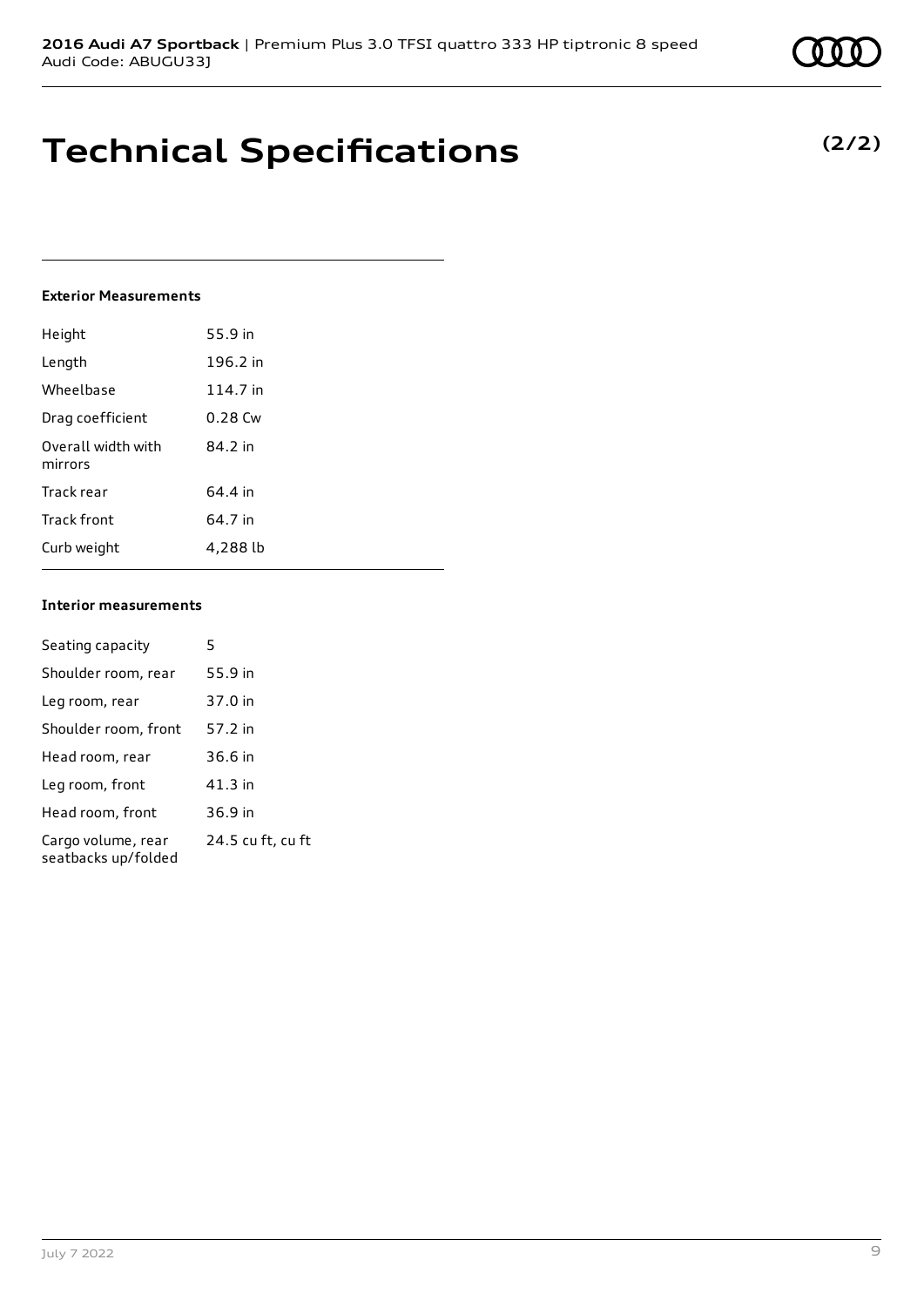

# **Consumption- and emission**

### **Consumption by NEDC**

| urban       | 20 mpg |
|-------------|--------|
| extra-urban | 30 mpg |
| combined    | 24 mpg |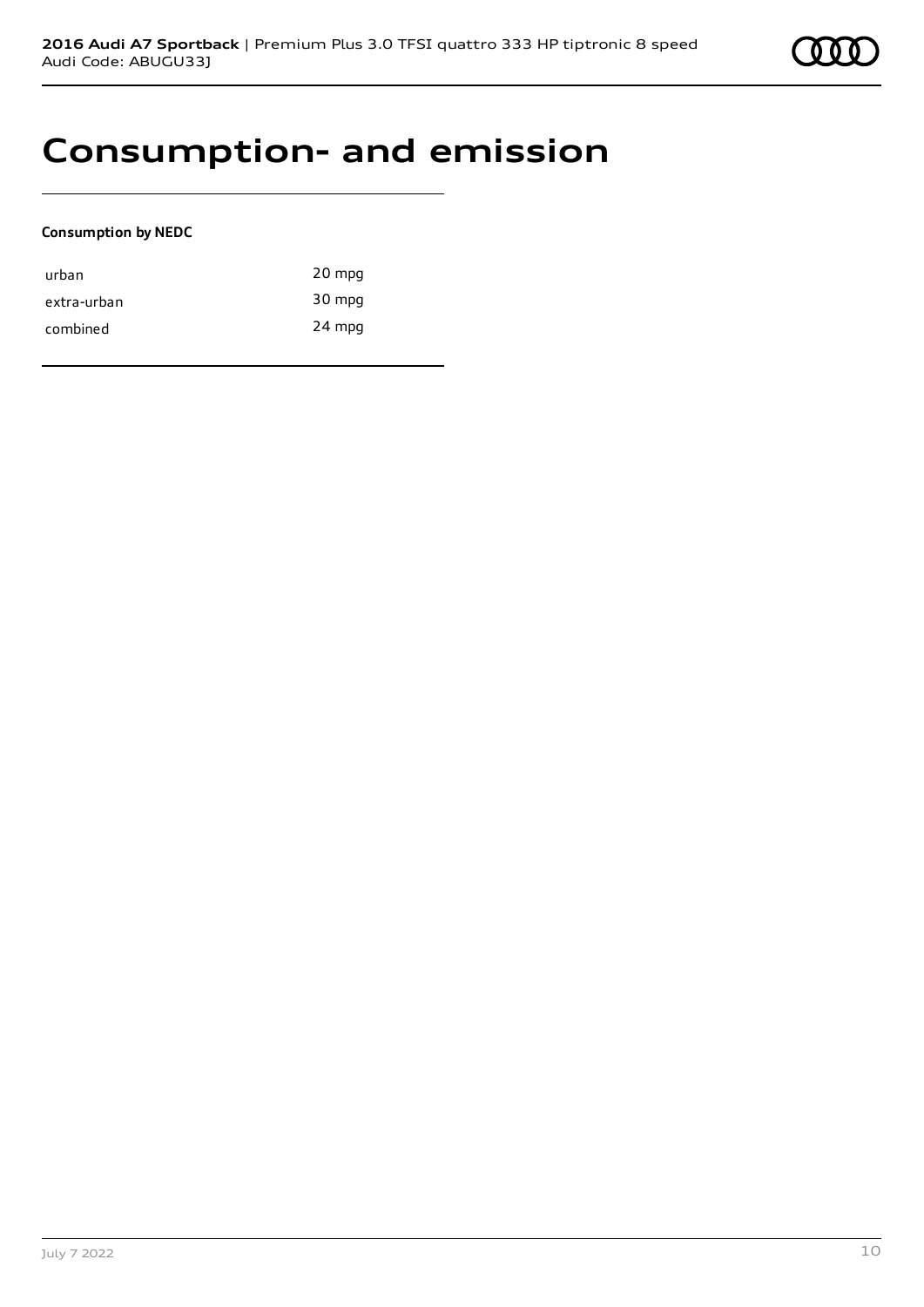

# **Contact**

Dealer **Audi Augusta**

4022 Washington Rd 30907 Martinez GA

Phone: +17067382561 FAX: 7067368522

www: [https://www.audiaugusta.com](https://www.audiaugusta.com/)